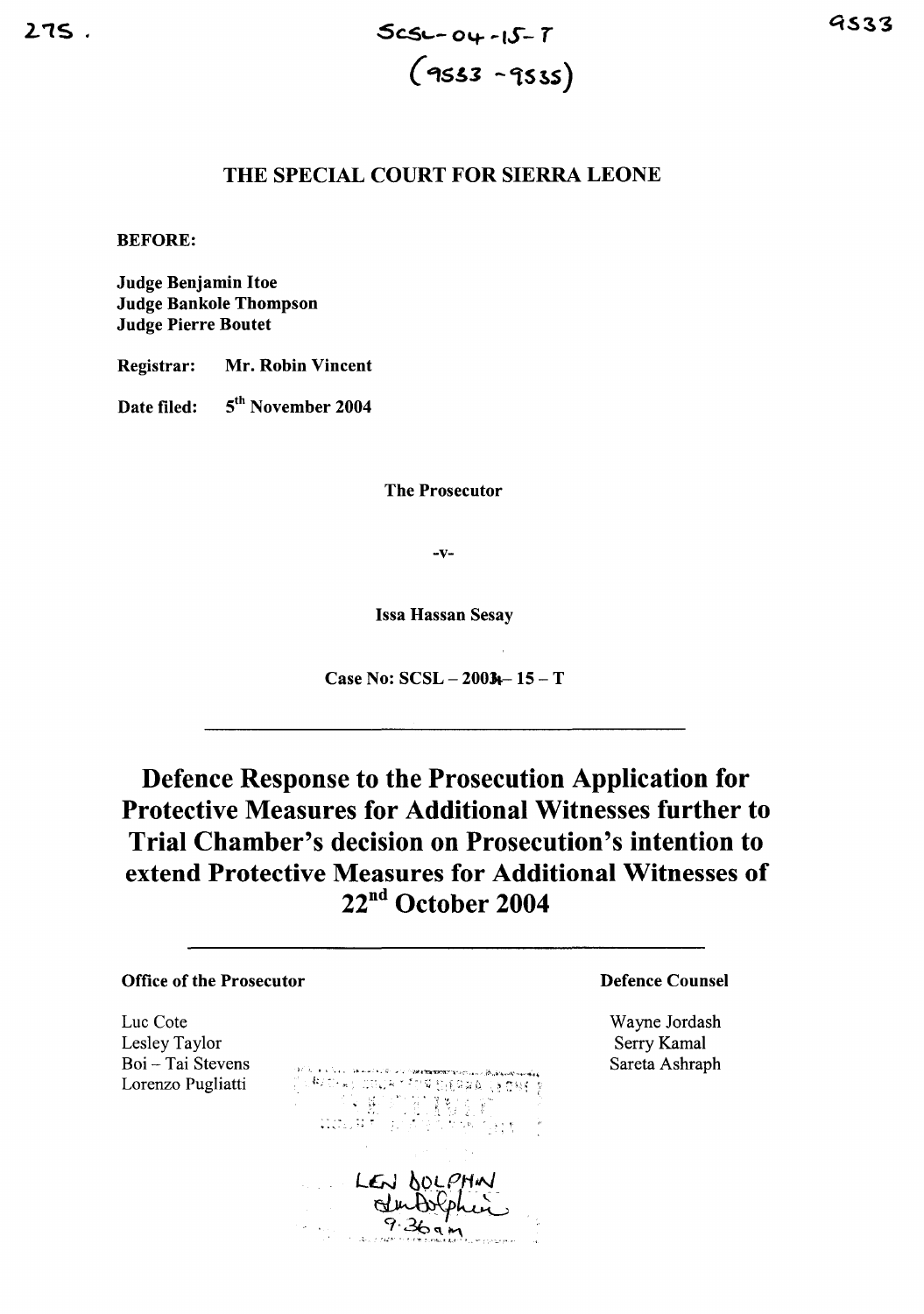## **INTRODUCTION**

- 1. On the  $2<sup>nd</sup>$  November 2004 the Prosecution filed their Application for Protective Measures for Additional Witnesses further to the Trial Chamber's "decision on Prosecution's intention to extend Protective Measures for Additional Witnesses" of  $22<sup>nd</sup>$  October 2004 ("The application").
- 2. Herewith the defence files its response.

## **SUBMISSIONS**

- 3. On the  $5<sup>th</sup>$  July the Trial Chamber ruled inter alia that, "The location of the Special Court in the very country where the crimes were allegedly committed combined with the fragility of the security situation that still exists, is a paramount and compelling factor in considering the merits of this application"<sup>1</sup>Mindful of the Trial Chamber's consequential ruling<sup>2</sup> the Defence do not oppose the present application.
- 4. However it is not accepted (as asserted by the Prosecution in paragraph 15 of the application) that the risk identified by the Trial Chamber has in fact "accentuated given that UNAMSIL officially handed control of the Western Area over to the Sierra Leone Police on 23<sup>rd</sup> September 2004". Whilst the defence have no evidence to suggest that this would necessarily impact on the Trial Chamber's previous ruling the act of transference is equally (if not more so) suggestive of an increasingly secure situation which may in fact reduce the fears on the part of witnesses called to testify.

<sup>&</sup>lt;sup>1</sup> Prosecutor v. Sesay, Kallon & Gbao, Case No. SCSC –  $04 - 15 - T$ , Trial Chamber's Decision on Prosecution Motion for Modification of Protective Measures for Witnesses,  $5<sup>th</sup>$  July 2004, para. 27 & see the Prosecution's application for the whole paragraph.

<sup>&</sup>lt;sup>2</sup> Whilst preserving the right to mount specific challenges in the event that evidence is obtained by the defence which suggests a tangible change of the circumstances found by the Honourable Trial Chamber.